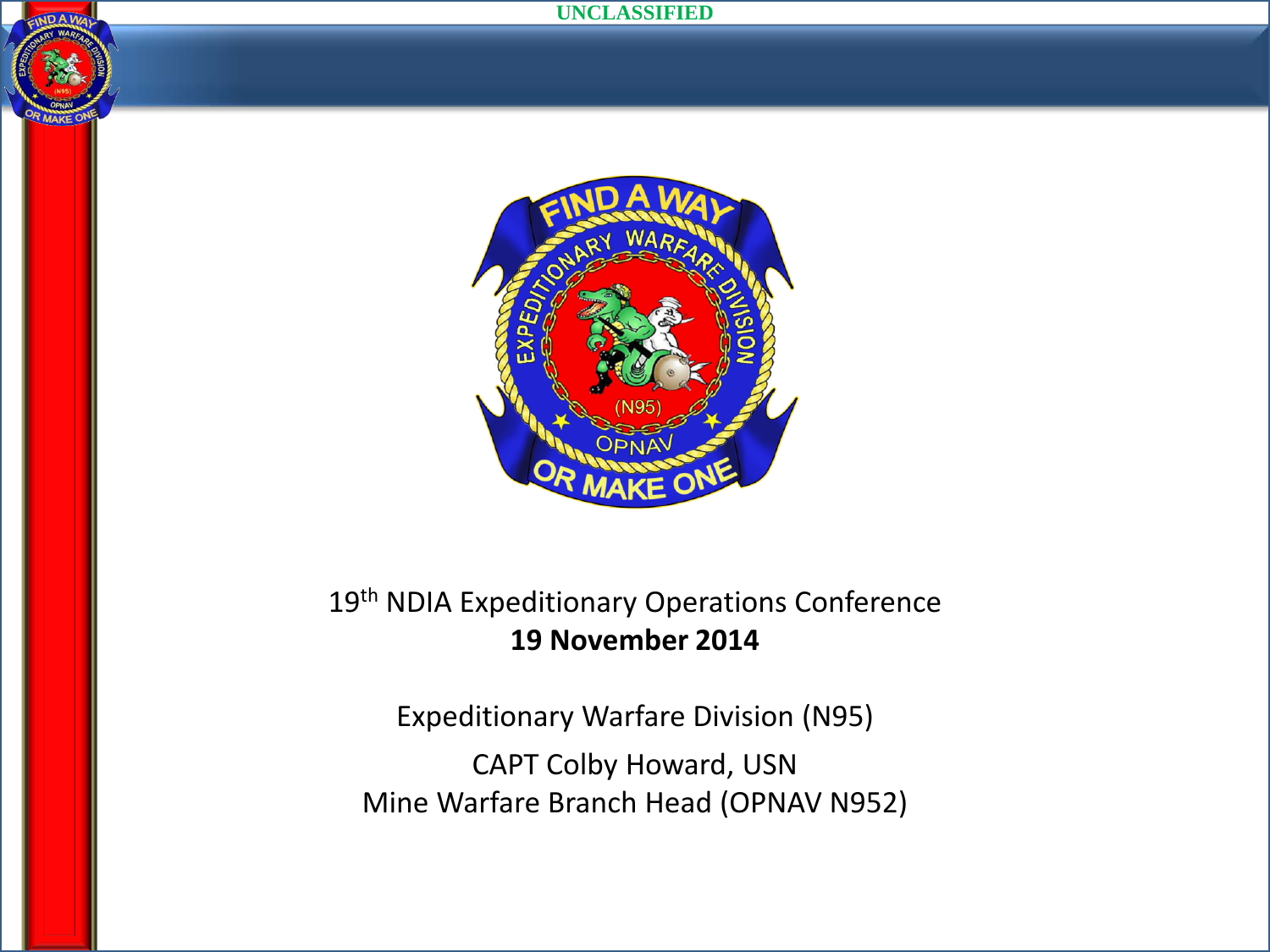# **Recent Activity in MIW**

#### *Improvement to MCM Force Remains a Priority*

#### • **Fleet MCM Systems**

- ─ **Continuing installations of SQQ-32(v) 4 Surface Mine Hunting Sonar on Avenger Class MCMs**
- ─ **AQS-24B High Speed Synthetic Aperture Sonar in production**
- ─ **Quickstrike mine wing kit demonstrations**

#### • **5th Fleet MCM Deployed Systems**

- ─ **SeaFox: Avenger class, MH-53E, and Portable by EOD**
- ─ **Permanent crews assigned to MCMs in Bahrain**
- ─ **Mine Hunting USV (MHU)**
- ─ **MK-18 Mod 2 UUVs**

#### • **LCS Mine Warfare Mission Systems**

- ─ **Airborne Laser Mine Detection System (ALMDS)**
- ─ **MCM MP testing events for ALMDS, RMS and AMNS completed in October 2014**
- ─ **Unmanned Influence Sweep System (UISS) achieved Milestone B**
- ─ **Knifefish Engineering Development Model delivered for in-water testing**
- ─ **COBRA Block I**
- **Assault Breaching Systems – Countermine System (CMS) defunded and JABS being considered as viable replacement**



**IMCMEX Oct – Nov 2014**







*GOAL: Mine Countermeasures Mission Package Increment 1 Fleet Introduction*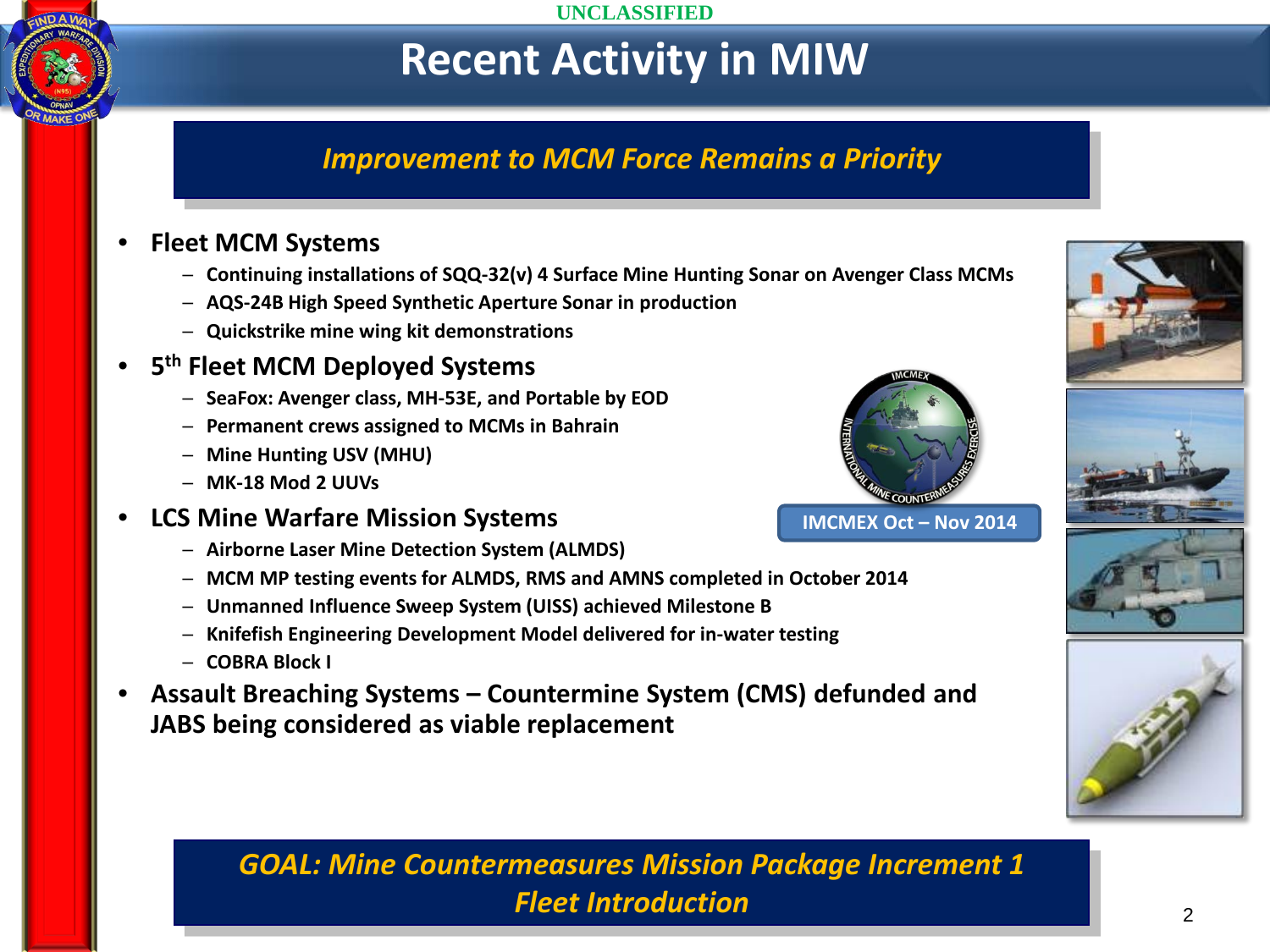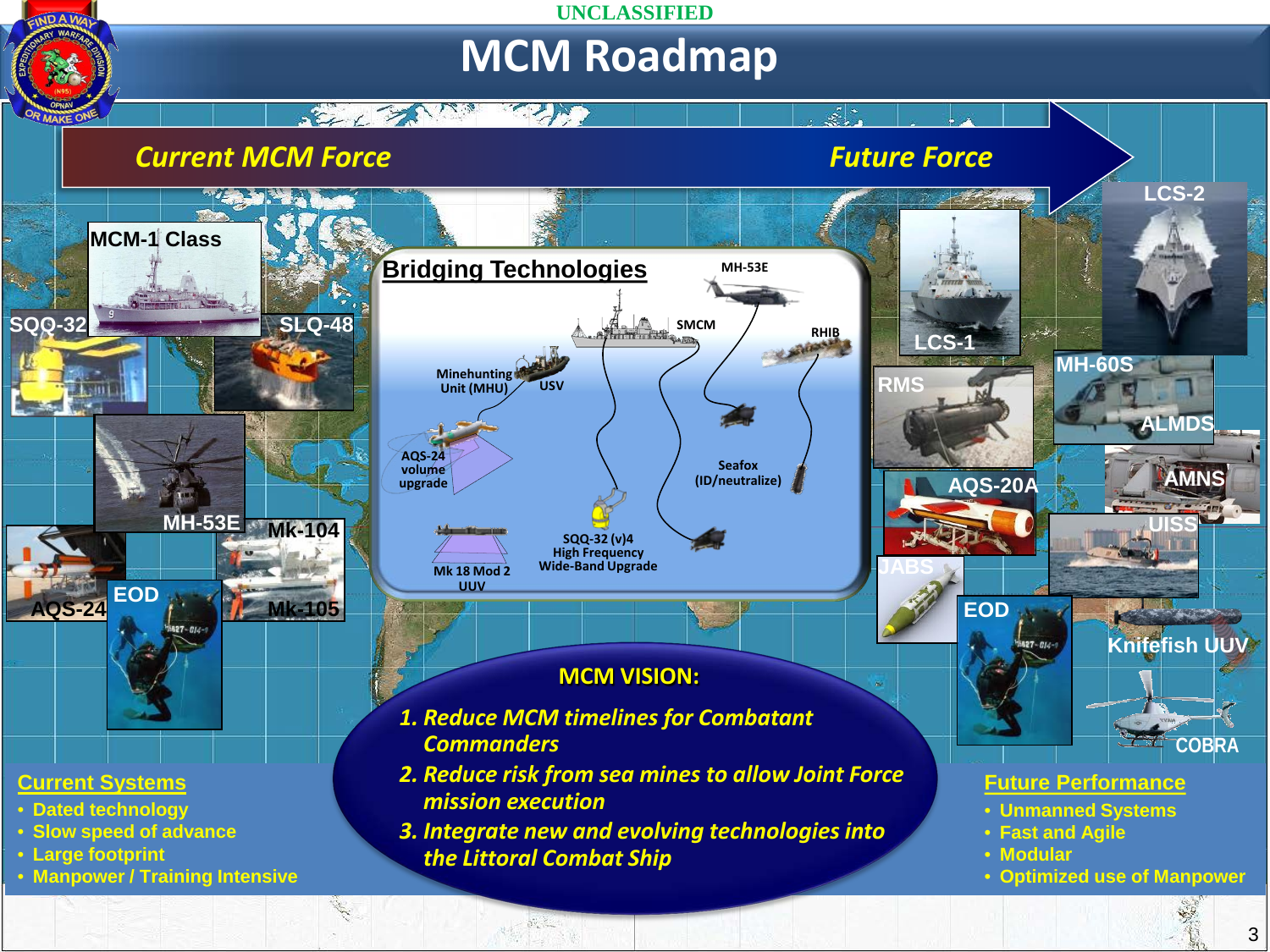# **Takeaways**

• **Constrained Fiscal Environment**

### • **Current Readiness**

- Maintain/Improve Ao of legacy systems
- Support Bridging Technologies
- **Transition to Future Readiness**



### • **Integrated Systems**

- Increased Kill Chain Speed
- Long-duration unmanned systems

### **FUTURE MINE WARFARE**

- **Fewer Systems**
- **Greater Capability**

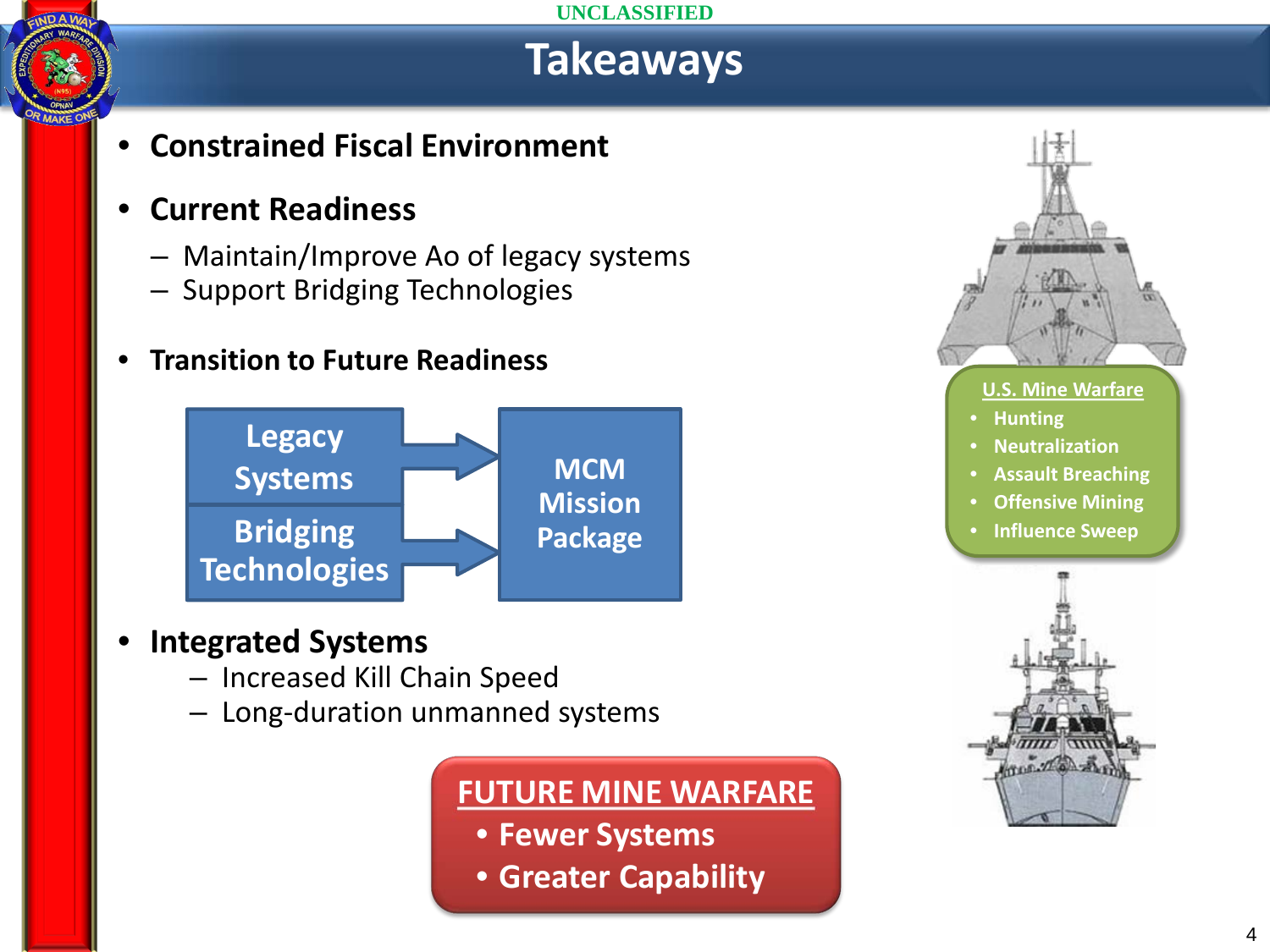# **Opportunities for Industry**

• **Period of Transition and Innovation**

### • **Compress time to complete Kill Chain for all MCM systems**

- Any investment measured in terms of reduction in Kill Chain timeline
- Includes planning systems
- Real-time analysis
- Multi-Mission systems (Mine Hunting and Neutralization)

## • **Mine Warfare C4I (US/Coalition) and Command & Control Facilitation**

- Common standards and interfaces—common training
- Modular and Interoperable
- Mission planning and analysis outputs compatible across systems

## • **Affordability throughout the Life Cycle**

- Supportable & Sustainable Systems
- Reduced Maintenance (Can not pass inefficiencies on to Sailors)
- Lighter/smaller systems
- Design and Implementation of Open Architecture and Multiplatform Systems (flexibility – Interoperability)
- **Revitalize Offensive Mining Capability**